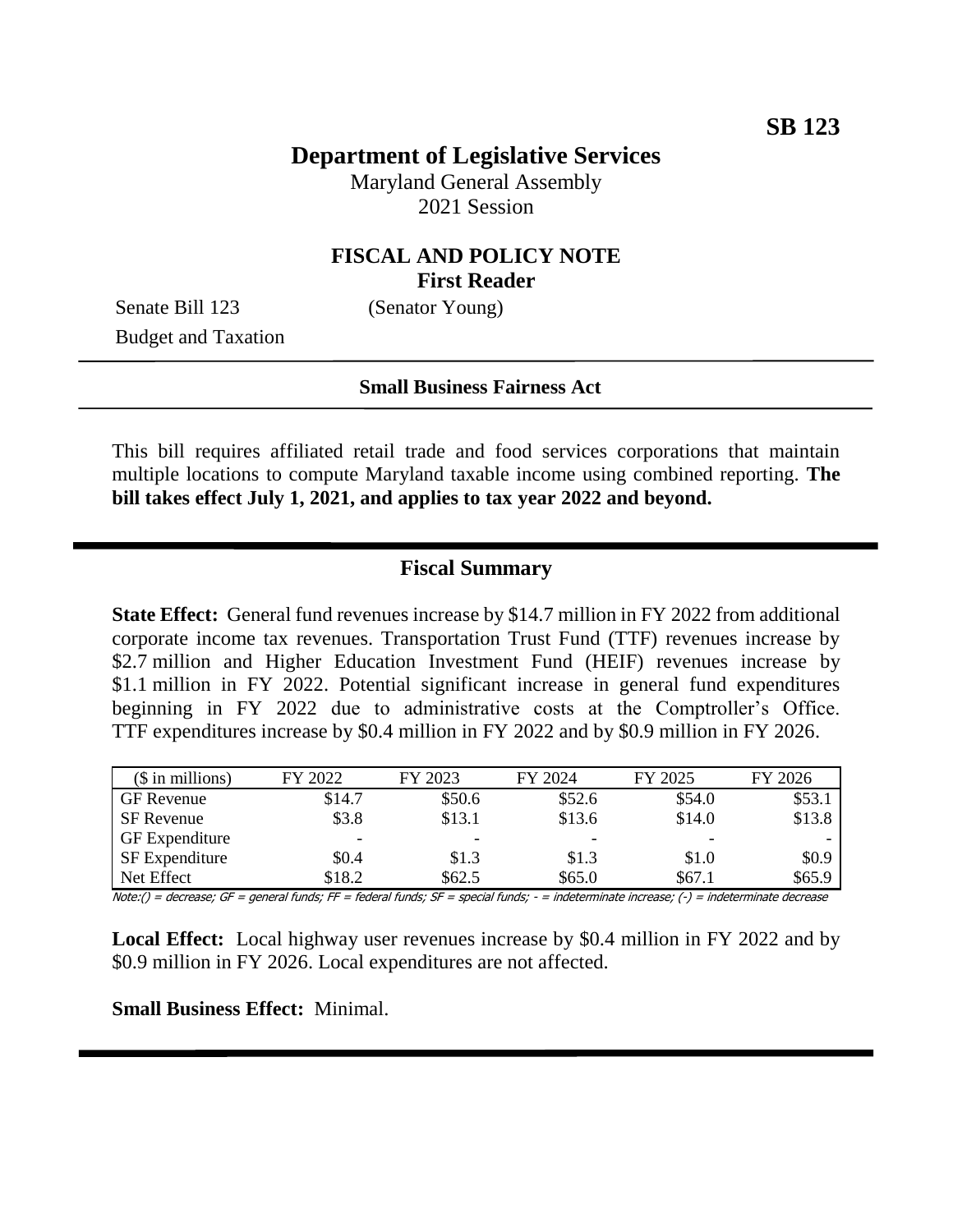## **Analysis**

**Bill Summary:** The bill requires affiliated corporations with multiple business locations that are primarily engaged in activities classified as retail trade or food services to compute Maryland taxable income using "combined reporting." The Comptroller is required to adopt regulations to carry out the combined reporting provisions of the bill, and the regulations must be consistent with the principles for determining the existence of a unitary business adopted by the Multistate Tax Commission.

Combined groups are required to file "combined income tax returns," except as provided. A corporation or pass-through entity that is a member of a combined group must compute its Maryland taxable income using the combined reporting method (1) taking into account the combined income of all members of the combined group; (2) apportioning the combined income to Maryland using the combined factors of all members of the combined group; and (3) allocating the apportioned income among the members of the group that are subject to the Maryland income tax. If a unitary business includes income from a partnership, the income must be included in the total income of the combined group equals the direct and indirect distributive share of the partnership's unitary business income allocated to any member of the combined group.

The bill provides that, subject to regulations issued by the Comptroller, corporations may elect to use the "water's edge method," essentially including only corporations incorporated in the United States and those generally having significant United States presence in the combined group for combined filing purposes.

**Current Law:** A corporate income tax rate of 8.25% is applied to a corporation's Maryland taxable income. In general, the Maryland corporate income tax is computed using federal provisions to determine income and deductions. Maryland is a "unitary business" State, in that a corporation is required to allocate all of its Maryland income (that portion that is "derived from or reasonably attributable to its trade or business in the State") attributable to the corporation's unitary business. Essentially, a unitary business exists when the operations of the business in various locations or divisions or through related members of a corporate group are interrelated to and interdependent on each other to such an extent that it is reasonable to treat the business as a single business for tax purposes, and it is not practicable to accurately reflect the income of the various locations, divisions, or related members of a corporate group by separate accounting.

Under Maryland law, however, the application of the unitary business principle is limited in the case of affiliated groups of related corporations because of the requirement that each separate corporation must file a separate income tax return and determine its own taxable income on a separate basis. For a multicorporate group, the unitary business principle is restricted to consider only the isolated income and business activities of each separate legal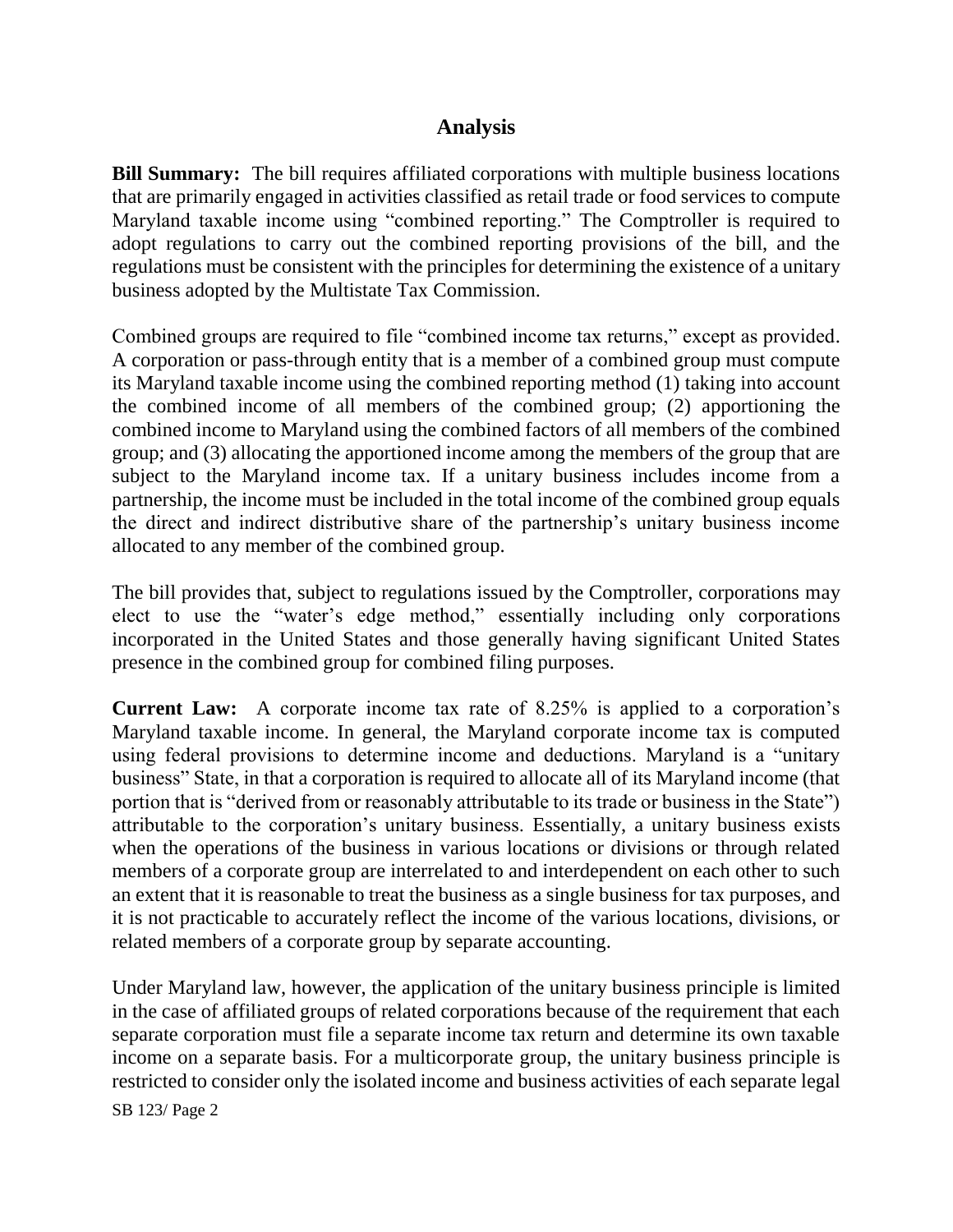entity. Even though the activities of related corporations may constitute a single unitary business, the affiliated corporations that lack nexus with the State (or are protected from taxation by federal law) are not subject to the corporate income tax, and neither the net income nor the apportionment factors of those affiliated corporations are taken into account on the corporate income tax return of any related corporation that is subject to the tax.

**State Revenues:** The bill requires combined reporting for specified corporations beginning in tax year 2022. As a result, general fund revenues increase by \$14.7 million, TTF revenues increase by \$2.7 million, and HEIF revenues increase by \$1.1 million in fiscal 2022. **Exhibit 1** shows the impact of combined reporting in fiscal 2022 through 2026.

| <b>Exhibit 1</b><br><b>Projected State Fiscal Impact</b><br>(\$ in Millions) |         |         |         |         |         |  |  |  |
|------------------------------------------------------------------------------|---------|---------|---------|---------|---------|--|--|--|
|                                                                              | FY 2022 | FY 2023 | FY 2024 | FY 2025 | FY 2026 |  |  |  |
| General Fund                                                                 | \$14.7  | \$50.6  | \$52.6  | \$54.0  | \$53.1  |  |  |  |
| <b>HEIF</b>                                                                  | 1.1     | 3.8     | 4.0     | 4.1     | 4.0     |  |  |  |
| <b>TTF</b>                                                                   | 2.7     | 9.3     | 9.7     | 9.9     | 9.8     |  |  |  |
| <b>Total</b>                                                                 | \$18.5  | \$63.8  | \$66.3  | \$68.0  | \$66.8  |  |  |  |
| <b>TTF Expenditures</b>                                                      | \$0.4   | \$1.3   | \$1.3   | \$1.0   | \$0.9   |  |  |  |

TTF: Transportation Trust Fund

This estimate is based on the Comptroller's estimate of the specified industries' share of the average impact of combined reporting in prior tax years, adjusted for subsequent changes in the economy and corporate income tax revenues. The actual impact of combined reporting could vary significantly from the estimates based on these variables and the implementation of combined reporting as adopted by regulations. In any given year, revenues could decrease significantly due to the high level of volatility in the factors that influence the corporate income tax. In addition, the bill does not alter safe harbor requirements.

Retail trade and food services corporations have been severely impacted by the coronavirus global pandemic and economic recession. These estimates assume that the industries recover beginning in calendar 2022. To the extent the economic recovery is slower than